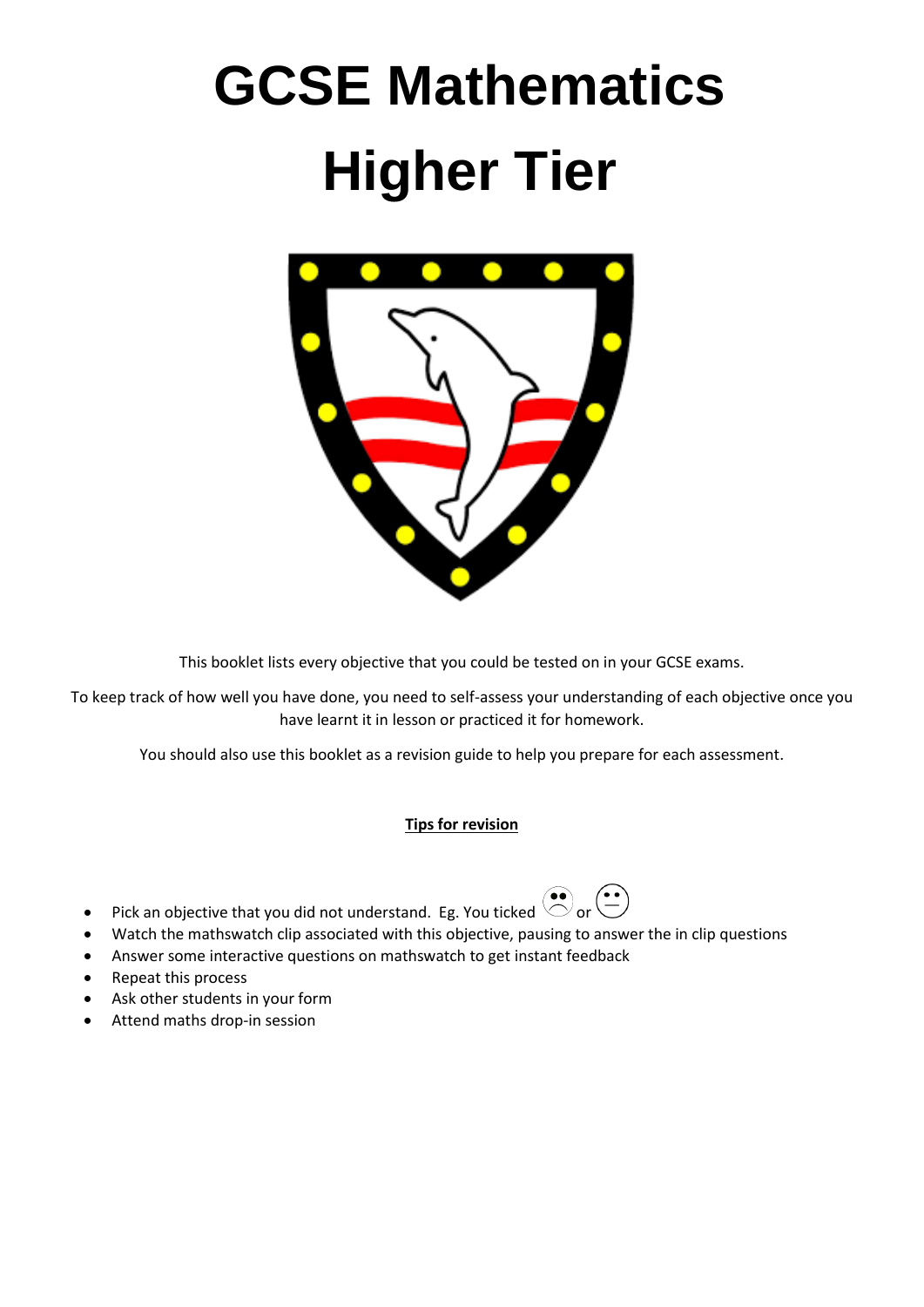### **HIGHER – Unit 1: Number**

| Topic                                        | Objective                                                             | <b>MW</b> |  |  |
|----------------------------------------------|-----------------------------------------------------------------------|-----------|--|--|
| 1.1 Number problems<br>and reasoning         | Work out the total number of ways of<br>performing a series of tasks. | 58/69     |  |  |
| 1.2 Place value and<br>estimating            | Estimate an answer.                                                   | 75/90/91  |  |  |
|                                              | Use place value to answer questions.                                  | 92        |  |  |
| 1.3 HCF and LCM                              | Write a number of the product of its<br>prime factors.                | 78        |  |  |
|                                              | Find the HCF and LCM of two numbers.                                  | 79/80     |  |  |
| 1.4 Calculating with<br>powers (indices)     | Use powers and roots in calculations.                                 | 29/82     |  |  |
|                                              | Multiply and divide using index laws.                                 | 131       |  |  |
|                                              | Work out a power raised to a power.                                   | 131       |  |  |
| 1.5 Zero, negative and<br>fractional indices | Use negative indices.                                                 | 154       |  |  |
|                                              | Use fractional indices.                                               | 188       |  |  |
| 1.6 Powers of 10 and<br>standard form        | Write a number in standard form.                                      | 83        |  |  |
|                                              | Calculate with numbers in standard<br>form.                           | 83        |  |  |
| 1.7 Surds                                    | Understand the difference between<br>rational and irrational numbers. | 297a      |  |  |
|                                              | Simplify a surd.                                                      | 207b      |  |  |
|                                              | Rationalise a denominator.                                            | 207c      |  |  |

## **HIGHER – Unit 2: Algebra**

| Topic                            | Objective                                                      | <b>MW</b> |  |  |
|----------------------------------|----------------------------------------------------------------|-----------|--|--|
| 2.1 Algebraic indices            | Use the rules of indices to simplify<br>algebraic expressions. | 131       |  |  |
| 2.2 Expanding and<br>factorising | Expand brackets.                                               | 93/134a   |  |  |
|                                  | Factorise algebraic expressions.                               | 94        |  |  |
| 2.3 Equations                    | Solve equations involving brackets and<br>numerical fractions. | 135a      |  |  |
|                                  | Use equations to solve problems.                               | 137       |  |  |
| 2.4 Formulae                     | Substitute numbers into formulae.                              | 95        |  |  |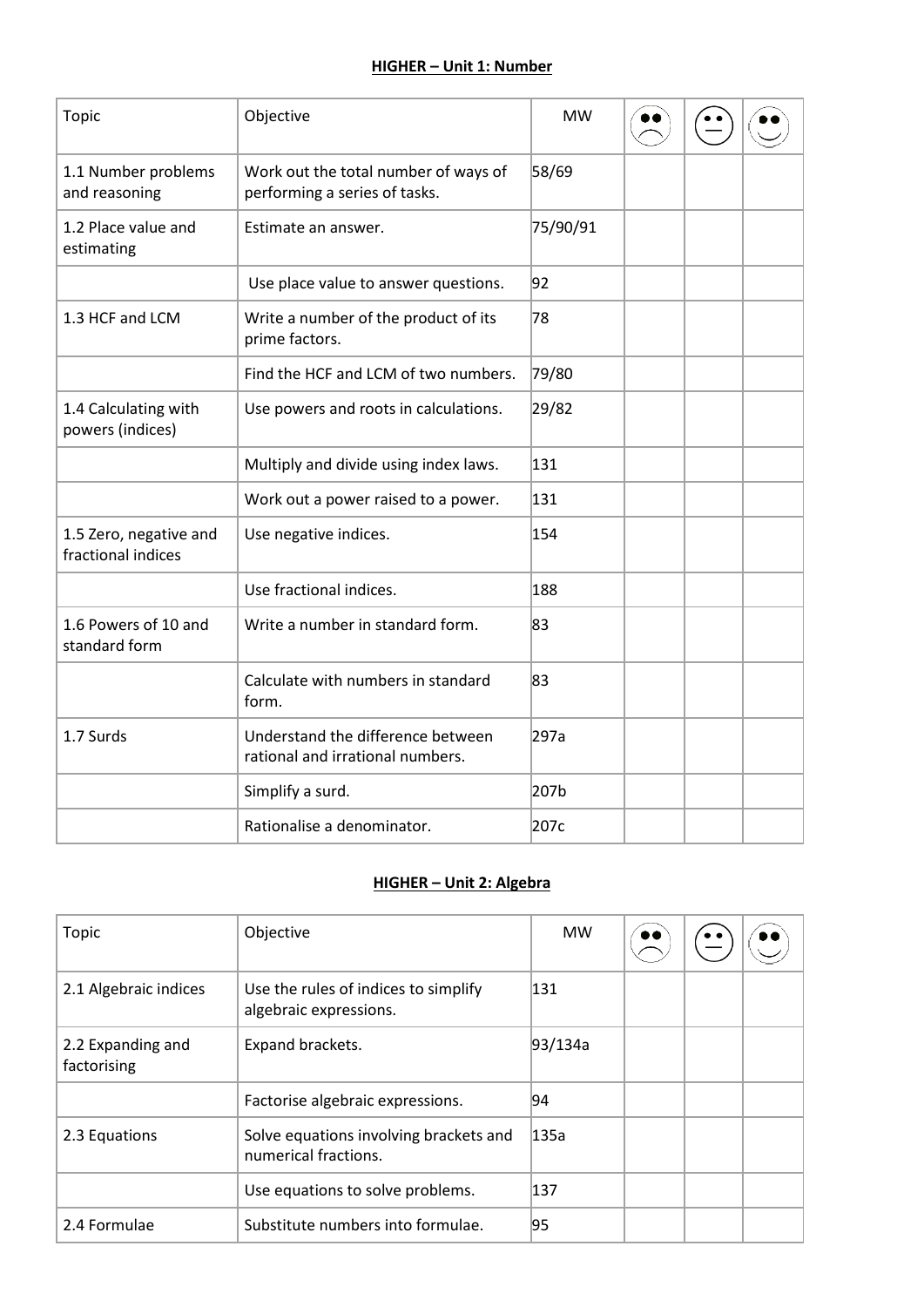|                                       | Rearrange formulae.                                                                           | 136      |  |  |
|---------------------------------------|-----------------------------------------------------------------------------------------------|----------|--|--|
|                                       | Distinguish between expressions,<br>equations, formulae and identities.                       | 137      |  |  |
| 2.5 Linear sequences                  | Find a general formula for the nth term<br>of an arithmetic sequence.                         | 102/103  |  |  |
|                                       | Determine whether a particular number 102/103<br>is a term of a given arithmetic<br>sequence. |          |  |  |
| 2.6 Non-linear<br>sequences           | Solve problems using geometric<br>sequences.                                                  | 9/163    |  |  |
|                                       | Work out terms in Fibonnaci-like<br>sequences.                                                | 104      |  |  |
|                                       | Find the nth term of a quadratic<br>sequence.                                                 | 213      |  |  |
| 2.7 More expanding<br>and factorising | Expand the product of two brackets.                                                           | 134b/178 |  |  |
|                                       | Use the difference of two squares.                                                            | 158      |  |  |
|                                       | Factorise quadratics of the form x^2 +<br>$bx + c$ .                                          | 157      |  |  |

# **HIGHER – Unit 3: Interpreting and representing data**

| <b>Topic</b>                  | Objective                                                                            | <b>MW</b>        |  |  |
|-------------------------------|--------------------------------------------------------------------------------------|------------------|--|--|
| 3.1 Statistical diagrams<br>1 | Construct and use back-to-back stem<br>and leaf diagrams.                            | 128 <sub>b</sub> |  |  |
|                               | Construct and use frequency polygons<br>and pie charts.                              | 128a/65a/65b     |  |  |
| 3.2 Time series               | Plot and interpret time series graphs.                                               | 153              |  |  |
|                               | Use trends to predict what might<br>happen in the future.                            | $ 153\rangle$    |  |  |
| 3.3 Scatter graphs            | Plot and interpret scatter graphs.                                                   | 129              |  |  |
|                               | Determine whether or not there is a<br>linear relationship between two<br>variables. | 129              |  |  |
| 3.4 Line of best fit          | Draw a line of best fit on a scatter<br>graph.                                       | 129              |  |  |
|                               | Use the line of best fit to predict values.                                          | 129              |  |  |
| 3.5 Averages and range        | Decide which average is best for a set of $ 62 $<br>data.                            |                  |  |  |
|                               | Estimate the mean and range from a<br>grouped frequency table.                       | 130a/130b        |  |  |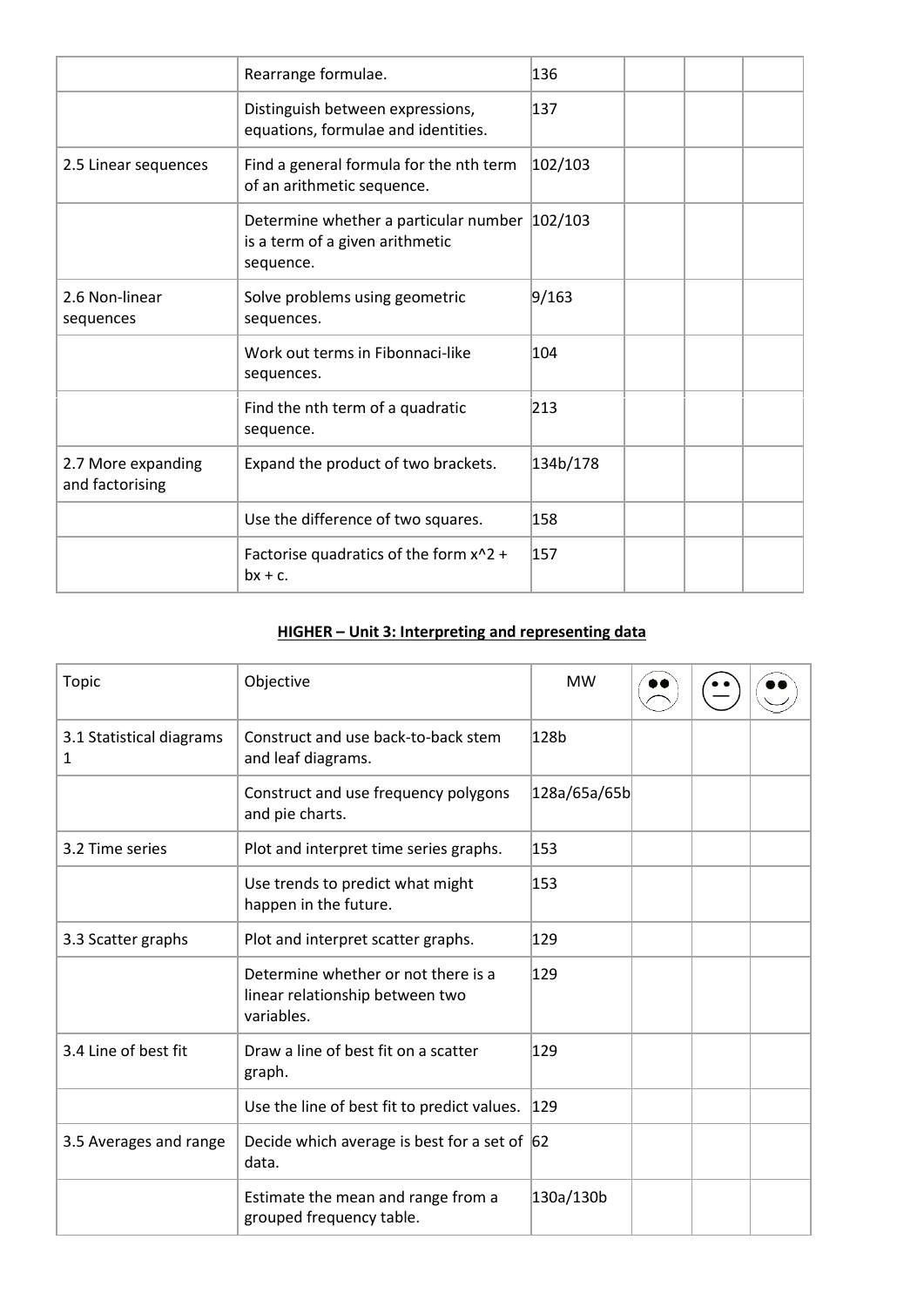|                          | Find the modal class and the group<br>containing the median. | 130b |  |  |
|--------------------------|--------------------------------------------------------------|------|--|--|
| 3.6 Statistical diagrams | Construct and use two-way tables.                            | 61   |  |  |
|                          | Choose appropriate diagrams to display<br>data.              |      |  |  |
|                          | Recognise misleading graphs.                                 |      |  |  |

# **HIGHER – Unit 4: Fractions, ratio and percentage**

| <b>Topic</b>                               | Objective                                                          | <b>MW</b>       |  |  |
|--------------------------------------------|--------------------------------------------------------------------|-----------------|--|--|
| 4.1 Fractions                              | Add, subtract, multiply and divide<br>fractions and mixed numbers. | 71a/71b/73/74   |  |  |
|                                            | Find the reciprocal of an integer,<br>decimal or fraction.         | 76              |  |  |
| 4.2 Ratios                                 | Write ratios in the form $1:$ n or $n:1$ .                         | 38              |  |  |
|                                            | Compare ratios.                                                    | 38              |  |  |
|                                            | Find quantities using ratios.                                      | 38              |  |  |
|                                            | Solve problems involving ratios.                                   | 106             |  |  |
| 4.3 Ratio and<br>proportion                | Convert between currencies and<br>measures.                        | 105             |  |  |
|                                            | Recognise and use direct proportion.                               | 41/42/199       |  |  |
|                                            | Solve problems involving ratios and<br>proportion.                 | 107             |  |  |
| 4.4 Percentages                            | Work out percentage increases and<br>decreases.                    | 108/109/110     |  |  |
|                                            | Solve real-life problems involving<br>percentages.                 | 108/109/110/111 |  |  |
| 4.5 Fractions, decimals<br>and percentages | Calculate using fractions, decimals and<br>percentages             | 85              |  |  |
|                                            | Convert a recurring decimal to a<br>fraction                       | 177/189         |  |  |

# **HIGHER – Unit 5: Angles and trigonometry**

| Topic                                                      | Objective                                                                 | MW      |  |  |
|------------------------------------------------------------|---------------------------------------------------------------------------|---------|--|--|
| 5.1 Angle properties of<br>triangles and<br>quadrilaterals | Derive and use the sum of angles in a<br>triangle and in a quadrilateral. | 121/122 |  |  |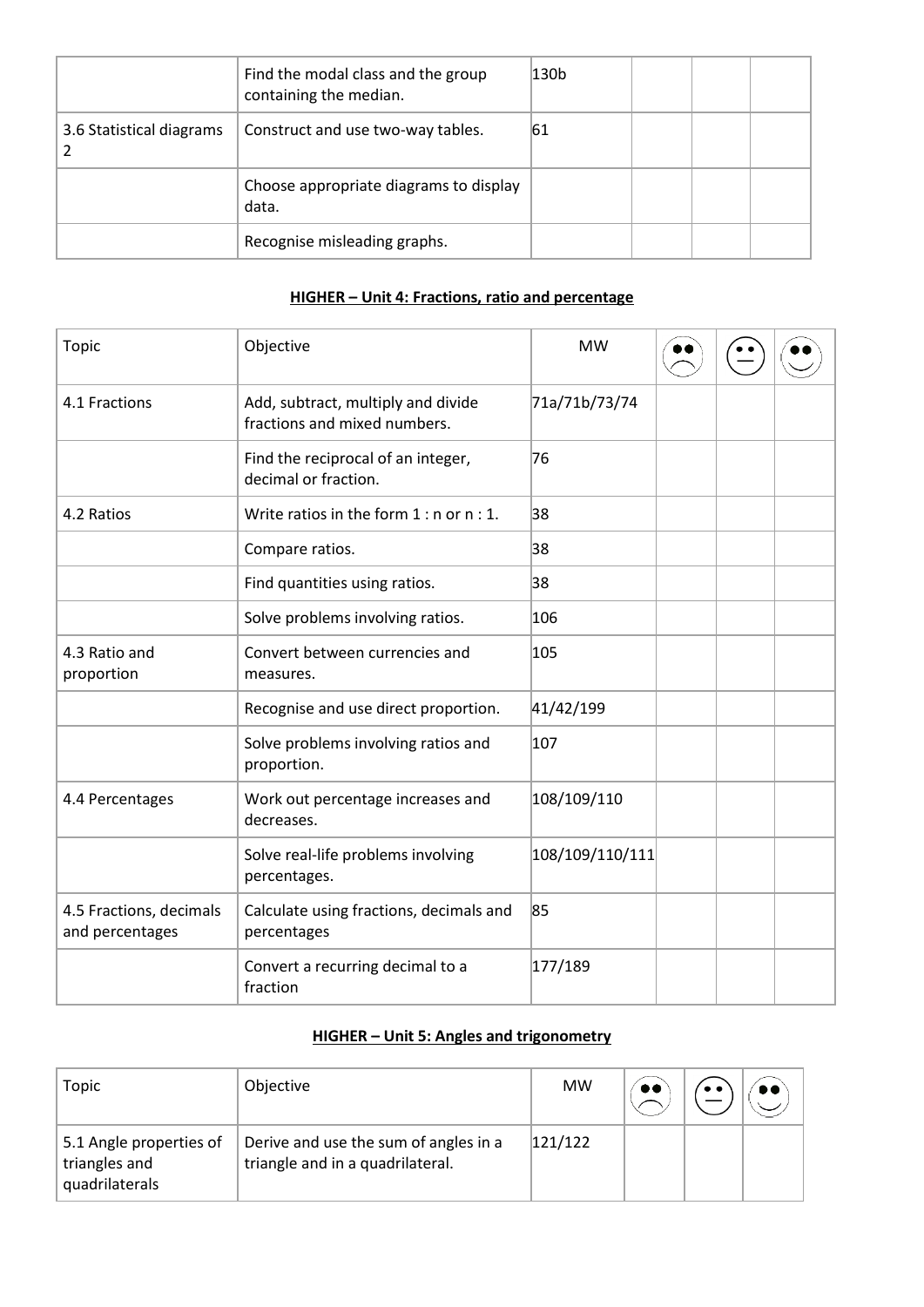|                                         | Derive and use the fact that the exterior<br>angle of a triangle is equal to the sum of<br>the two opposite interior angles. |      |  |  |
|-----------------------------------------|------------------------------------------------------------------------------------------------------------------------------|------|--|--|
| 5.2 Interior angles of a<br>polygon     | Calculate the sum of the interior angles<br>of a polygon.                                                                    | 123  |  |  |
|                                         | Use the interior angles of polygons to<br>solve problems.                                                                    | 123  |  |  |
| 5.3 Exterior angles of a<br>polygon     | Know the sum of the exterior angles of<br>a polygon.                                                                         | 123  |  |  |
|                                         | Use the angles of polygons to solve<br>problems.                                                                             | 123  |  |  |
| 5.4 Pythagoras'<br>theorem 1            | Calculate the length of the hypotenuse<br>in a right-angled triangle.                                                        | 150b |  |  |
|                                         | Solve problems using Pythagoras'<br>theorem.                                                                                 | 150b |  |  |
| 5.4 Pythagoras'<br>theorem <sub>2</sub> | Calculate the length of a shorter side in<br>a right-angled triangle.                                                        | 150b |  |  |
|                                         | Solve problems using Pythagoras'<br>theorem.                                                                                 | 150b |  |  |
| 5.6 Trigonometry 1                      | Use trigonometric ratios to find lengths<br>in a right-angled triangle.                                                      | 168  |  |  |
|                                         | Use trigonometric ratios to solve<br>problems.                                                                               | 168  |  |  |
| 5.7 Trigonometry 2                      | Use trigonometric ratios to calculate an<br>angle in a right-angled triangle.                                                | 168  |  |  |
|                                         | Find angles of elevation and angles of<br>depression.                                                                        | 168  |  |  |
|                                         | Use trigonometric ratios to solve<br>problems.                                                                               | 168  |  |  |
|                                         | Know the exact values of the sine,<br>cosine and tangent of some angles.                                                     | 173  |  |  |

# **HIGHER – Unit 6: Graphs**

| Topic             | Objective                                                             | <b>MW</b> | •• |  |
|-------------------|-----------------------------------------------------------------------|-----------|----|--|
| 6.1 Linear graphs | Find the gradient and y-intercept from a $ 159b $<br>linear equation. |           |    |  |
|                   | Rearrange an equation into the form $y =  159b $<br>$mx + c$ .        |           |    |  |
|                   | Compare two graphs from their<br>equations.                           | 159b      |    |  |
|                   | Plot graphs with equations $ax + by = c$ .                            | 96/159b   |    |  |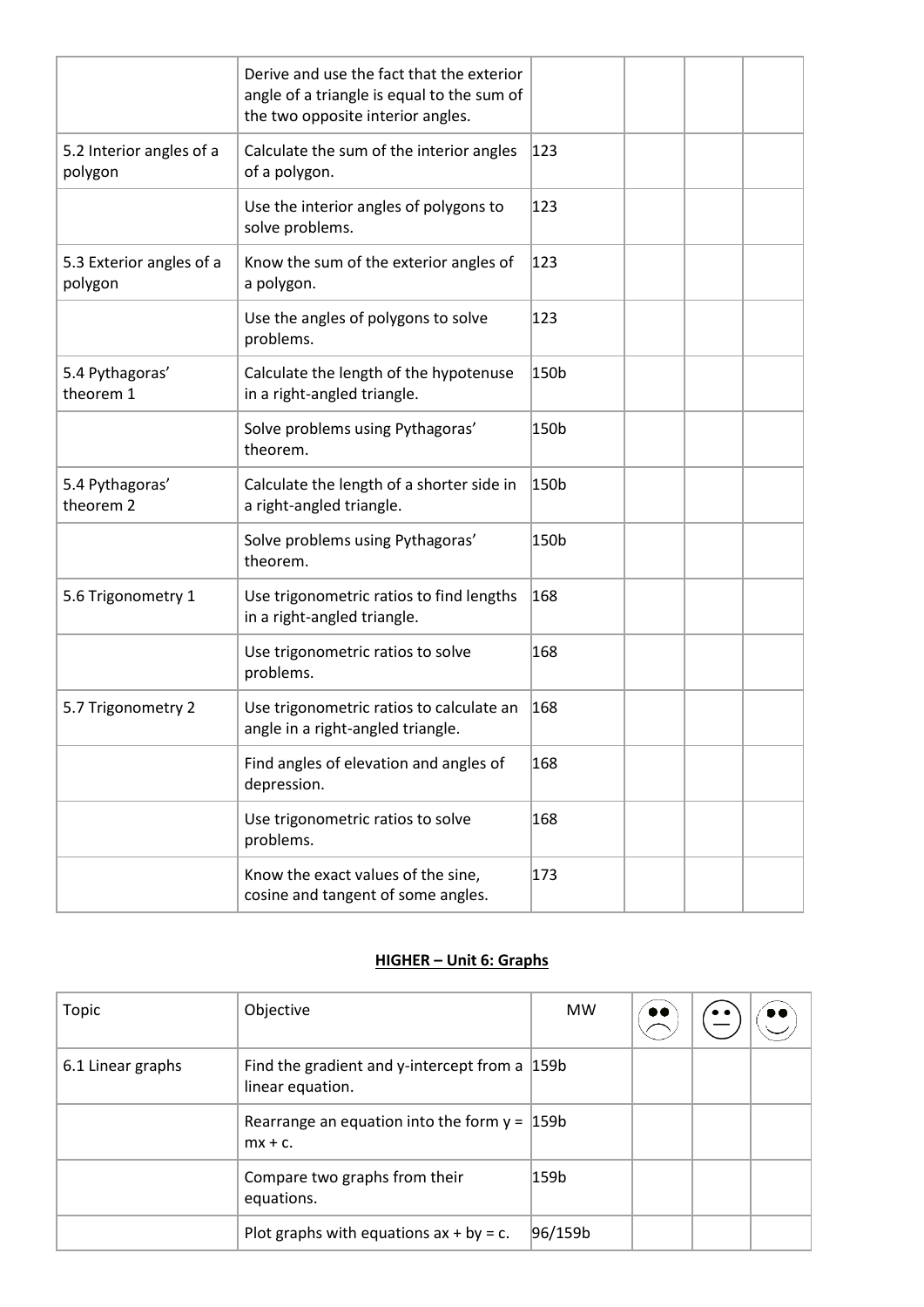| 6.2 More linear graphs             | Sketch graphs using the gradient and<br>intercepts.                           | 96/159b      |  |  |
|------------------------------------|-------------------------------------------------------------------------------|--------------|--|--|
|                                    | Find the equation of a line, given its<br>gradient and one point on the line. | 159b         |  |  |
|                                    | Find the gradient of a line through two<br>points.                            | 97/159a/159b |  |  |
| 6.3 Graphing rates of<br>change    | Draw and interpret distance-time<br>graphs.                                   | 143          |  |  |
|                                    | Calculate average speed from a<br>distance-time graph.                        | 143          |  |  |
|                                    | Understand velocity-time graphs.                                              | 216a         |  |  |
|                                    | Find acceleration and distance from<br>velocity-time graphs.                  | 216a         |  |  |
| 6.4 Real-life graphs               | Draw and interpret real-life linear<br>graphs.                                | 143/216a     |  |  |
|                                    | Recognise direct proportion.                                                  | 129          |  |  |
|                                    | Draw and use a line of best fit.                                              | 129          |  |  |
| 6.5 Line segments                  | Find the coordinates of the midpoint of<br>a line segment.                    | 133          |  |  |
|                                    | Find the gradient and length of a line<br>segment.                            | 97           |  |  |
|                                    | Find the equations of lines parallel or<br>perpendicular to a given line.     | 208          |  |  |
| 6.6 Quadratic graphs               | Draw quadratic graphs.                                                        | 98           |  |  |
|                                    | Solve quadratic equations using graphs.                                       | 160          |  |  |
|                                    | Identify the line of symmetry of a<br>quadratic graph                         | 160          |  |  |
|                                    | Interpret quadratic graphs relating to<br>real-life situations.               |              |  |  |
| 6.7 Cubic and reciprocal<br>graphs | Draw graphs of cubic functions.                                               | 161          |  |  |
|                                    | Solve cubic equations using graphs.                                           | 161          |  |  |
|                                    | Draw graphs of reciprocal functions.                                          | 161          |  |  |
|                                    | Recognise a graph from its shape.                                             | 161          |  |  |
| 6.8 More graphs                    | Interpret linear and non-linear real-life<br>graphs.                          |              |  |  |
|                                    | Draw the graph of a circle.                                                   | 197          |  |  |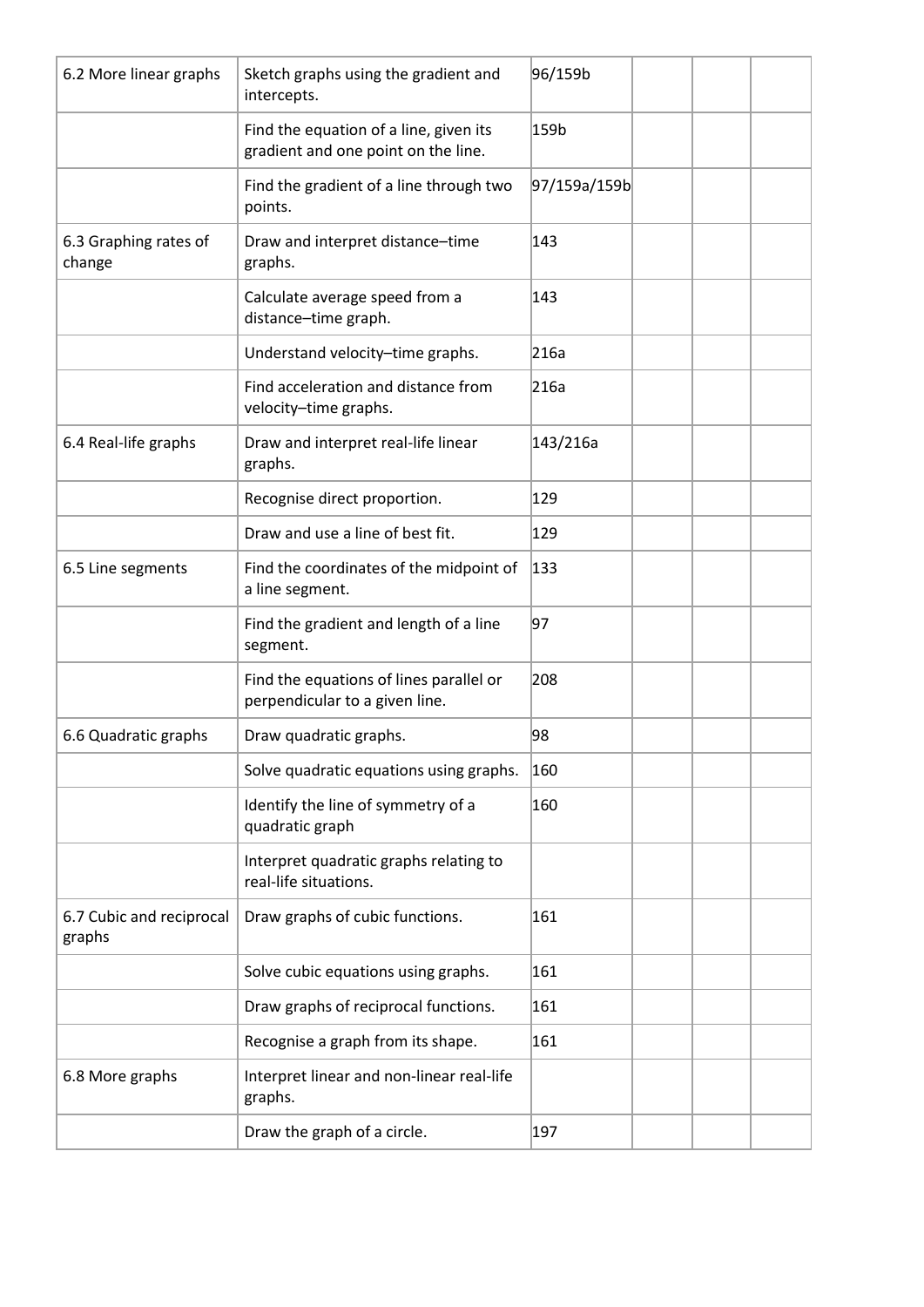# **HIGHER – Unit 7: Area and volume**

| Topic                        | Objective                                                               | <b>MW</b>         |  |  |
|------------------------------|-------------------------------------------------------------------------|-------------------|--|--|
| 7.1 Perimeter and area       | Find the perimeter and area of<br>compound shapes.                      | 52/53/54/55       |  |  |
|                              | Recall and use the formula for the area<br>of a trapezium.              | 56                |  |  |
| 7.2 Units and accuracy       | Convert between metric units of area.                                   |                   |  |  |
|                              | Calculate the maximum and minimum<br>possible values of a measurement.  | 132/155/206       |  |  |
| 7.3 Prisms                   | Convert between metric units of<br>volume.                              |                   |  |  |
|                              | Calculate volumes and surface areas of<br>prisms.                       | 114a/114b/115/119 |  |  |
| 7.4 Circles                  | Calculate the area and circumference of 117/118<br>a circle.            |                   |  |  |
|                              | Calculate area and circumference in<br>terms of $\pi$ .                 |                   |  |  |
| 7.5 Sectors of circles       | Calculate the perimeter and area of<br>semicircles and quarter circles. | 167               |  |  |
|                              | Calculate arc lengths, angles and areas<br>of sectors of circles.       | 167               |  |  |
| 7.6 Cylinders and<br>spheres | Calculate volume and surface area of a<br>cylinder and a sphere.        | 119/169           |  |  |
|                              | Solve problems involving volumes and<br>surface areas.                  |                   |  |  |
| 7.7 Pyramids and cones       | Calculate volume and surface area of<br>pyramids and cones.             | 170/171           |  |  |
|                              | Solve problems involving pyramids and<br>cones.                         | 170/171           |  |  |

# **HIGHER – Unit 8: Transformations and constructions**

| Topic                          | Objective                                        | <b>Tier</b> | <b>MW</b> | $\bullet\bullet$ | $\bullet$ $\bullet$ | . . |
|--------------------------------|--------------------------------------------------|-------------|-----------|------------------|---------------------|-----|
| 8.1 3D solids                  | Draw plans and elevations of 3D<br>solids.       | F/H         | 51        |                  |                     |     |
| 8.2 Reflection and<br>rotation | Reflect a 2D shape in a mirror line.             | F/H         | 48        |                  |                     |     |
|                                | Rotate a 2D shape about a centre of<br>rotation. | F/H         | 49        |                  |                     |     |
|                                | Describe reflections and rotations.              | F/H         | 48/49     |                  |                     |     |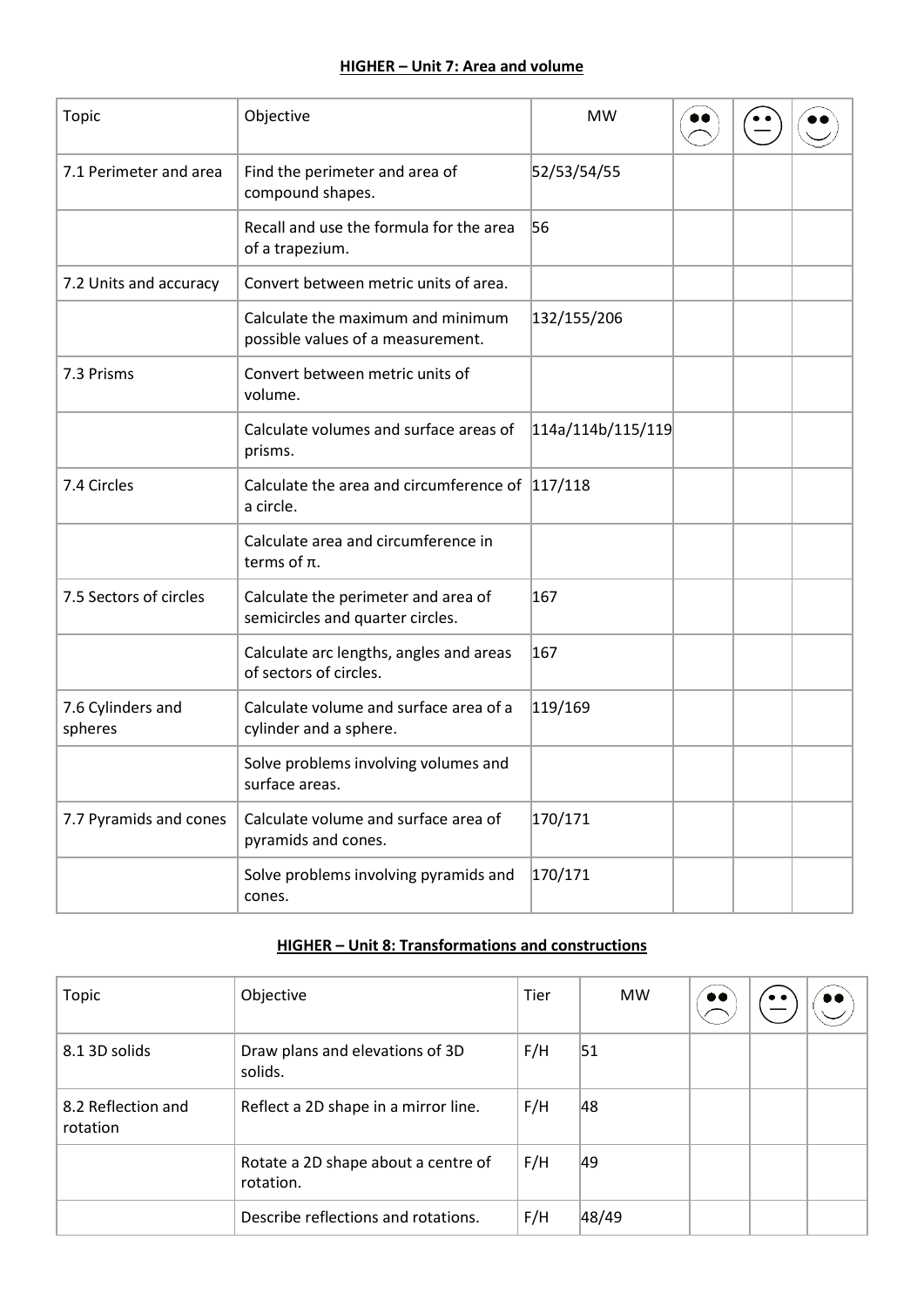| 8.3 Enlargement                                               | Enlarge shapes by fractional and<br>negative scale factors about a centre<br>of enlargement. | F/H<br>H | 148/181a/181b |  |  |
|---------------------------------------------------------------|----------------------------------------------------------------------------------------------|----------|---------------|--|--|
| 8.4 Transformations<br>and combinations of<br>transformations | Translate a shape using a vector.                                                            | F/H      | 50            |  |  |
|                                                               | Carry out and describe combinations<br>of transformations.                                   | F/H      | 182           |  |  |
| 8.5 Bearings and scale<br>drawings                            | Draw and use scales on maps and<br>scale drawings.                                           | F/H      | 124           |  |  |
|                                                               | Solve problems involving bearings.                                                           | F/H      | 124           |  |  |
| 8.6 Constructions 1                                           | Construct triangles using a ruler and<br>compasses.                                          | F/H      | 47            |  |  |
|                                                               | Construct the perpendicular bisector<br>of a line.                                           | F/H      | 146a          |  |  |
|                                                               | Construct the shortest distance from a<br>point to a line using a ruler and<br>compasses.    | F/H      | 146b          |  |  |
| 8.7 Constructions 2                                           | Bisect an angle using a ruler and<br>compasses.                                              | F/H      | 145           |  |  |
|                                                               | Construct angles using a ruler and<br>compasses.                                             | F/H      | 46b           |  |  |
|                                                               | Construct shapes made from triangles<br>using a ruler and compasses.                         | F/H      | 147           |  |  |
| 8.8 Loci                                                      | Draw a locus.                                                                                | F/H      | 165           |  |  |
|                                                               | Use loci to solve problems.                                                                  | H        | 165           |  |  |

# **HIGHER – Unit 9: Equations and inequalities**

| Topic                                | Objective                                                   | <b>MW</b> |  |  |
|--------------------------------------|-------------------------------------------------------------|-----------|--|--|
| 9.1 Solving quadratic<br>equations 1 | Find the roots of quadratic functions.                      | 157/160   |  |  |
|                                      | Rearrange and solve simple quadratic<br>equations.          | 157/160   |  |  |
| 9.2 Solving quadratic<br>equations 2 | Solve more complex quadratic<br>equations.                  | 192       |  |  |
|                                      | Use the quadratic formula to solve a<br>quadratic equation. | 191       |  |  |
| 9.3 Completing the<br>square         | Complete the square for a quadratic<br>expression.          | 209a      |  |  |
|                                      | Solve quadratic equations by<br>completing the square.      | 209b      |  |  |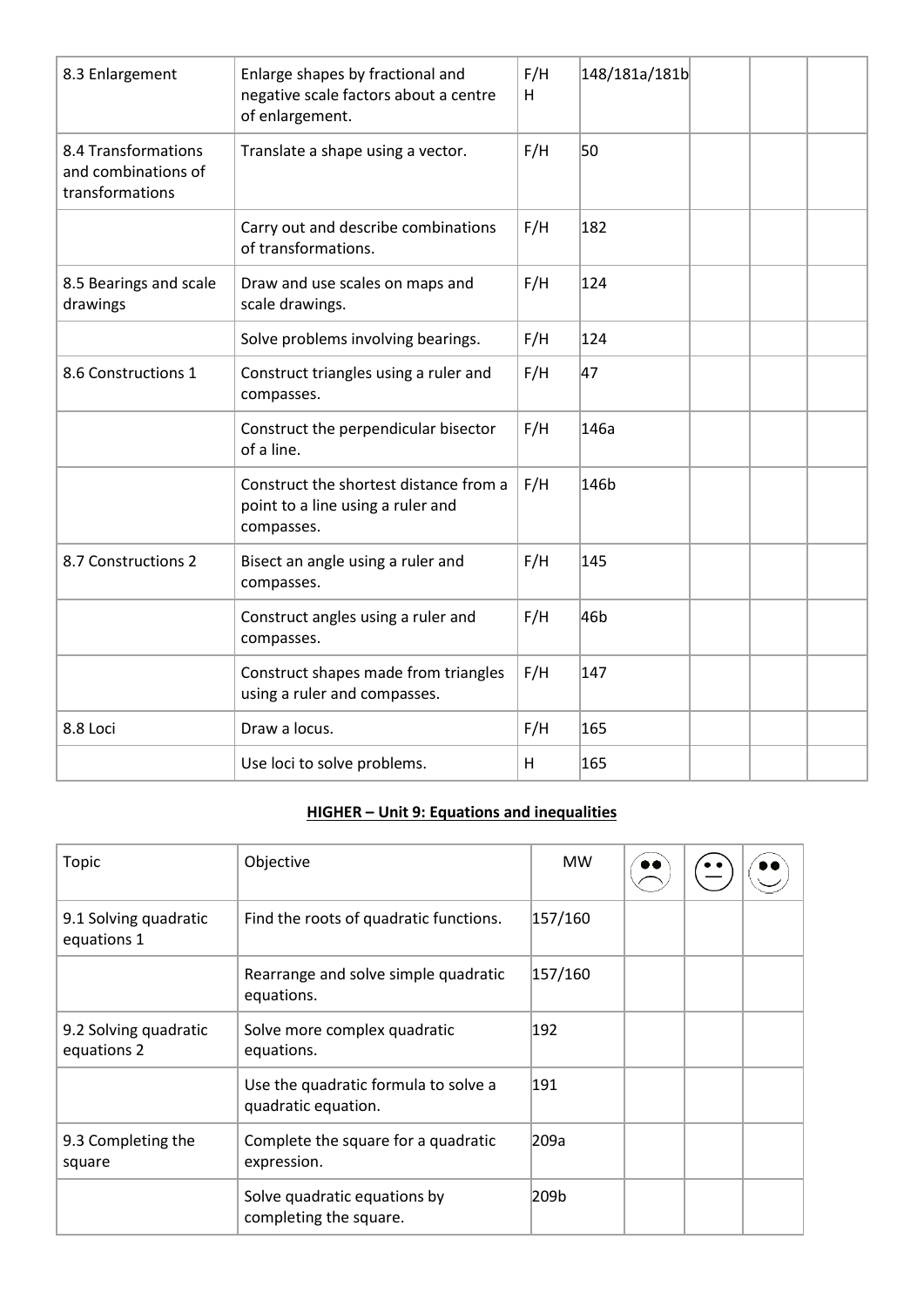| 9.4 Solving simple<br>simultaneous equations                  | Solve simple simultaneous equations.                                                               | 162 |  |  |
|---------------------------------------------------------------|----------------------------------------------------------------------------------------------------|-----|--|--|
|                                                               | Solve simultaneous equations for real-<br>life situations.                                         | 162 |  |  |
| 9.5 More simultaneous<br>equations                            | Use simultaneous equations to find the<br>equation of a straight line.                             | 162 |  |  |
|                                                               | Solve linear simultaneous equations<br>where both equations are multiplied.                        | 162 |  |  |
|                                                               | Interpret real-life situations involving<br>two unknowns and solve them.                           | 162 |  |  |
| 9.6 Solving linear and<br>quadratic simultaneous<br>equations | Solve simultaneous equations with one<br>quadratic equation.                                       | 211 |  |  |
|                                                               | Use real-life situations to construct<br>quadratic and linear equations and<br>solve them.         | 211 |  |  |
| 9.7 Solving linear<br>inequalities                            | Solve inequalities and show the solution $ 138/139$<br>on a number line and using set<br>notation. |     |  |  |

### **HIGHER – Unit 10: Probability**

| <b>Topic</b>                                    | Objective                                                                             | <b>MW</b> |  |  |
|-------------------------------------------------|---------------------------------------------------------------------------------------|-----------|--|--|
| 10.1 Combined events                            | Use the product rule for finding the<br>number of outcomes for two or more<br>events. | 58/69     |  |  |
|                                                 | List all the possible outcomes of two<br>events in a sample space diagram.            | 69/126    |  |  |
| 10.2 Mutually exclusive<br>events               | Identify mutually exclusive outcomes<br>and events.                                   | 60        |  |  |
|                                                 | Find the probabilities of mutually<br>exclusive outcomes and events.                  | 60        |  |  |
|                                                 | Find the probability of an event not<br>happening.                                    | 60        |  |  |
| 10.3 Experimental<br>probability                | Work out the expected results for<br>experimental and theoretical<br>probabilities.   | 125       |  |  |
|                                                 | Compare real results with theoretical<br>expected values to see if a game is fair.    | 125       |  |  |
| 10.4 Independent<br>events and tree<br>diagrams | Draw and use frequency trees.                                                         | 57        |  |  |
|                                                 | Calculate probabilities of repeated<br>events.                                        | 151       |  |  |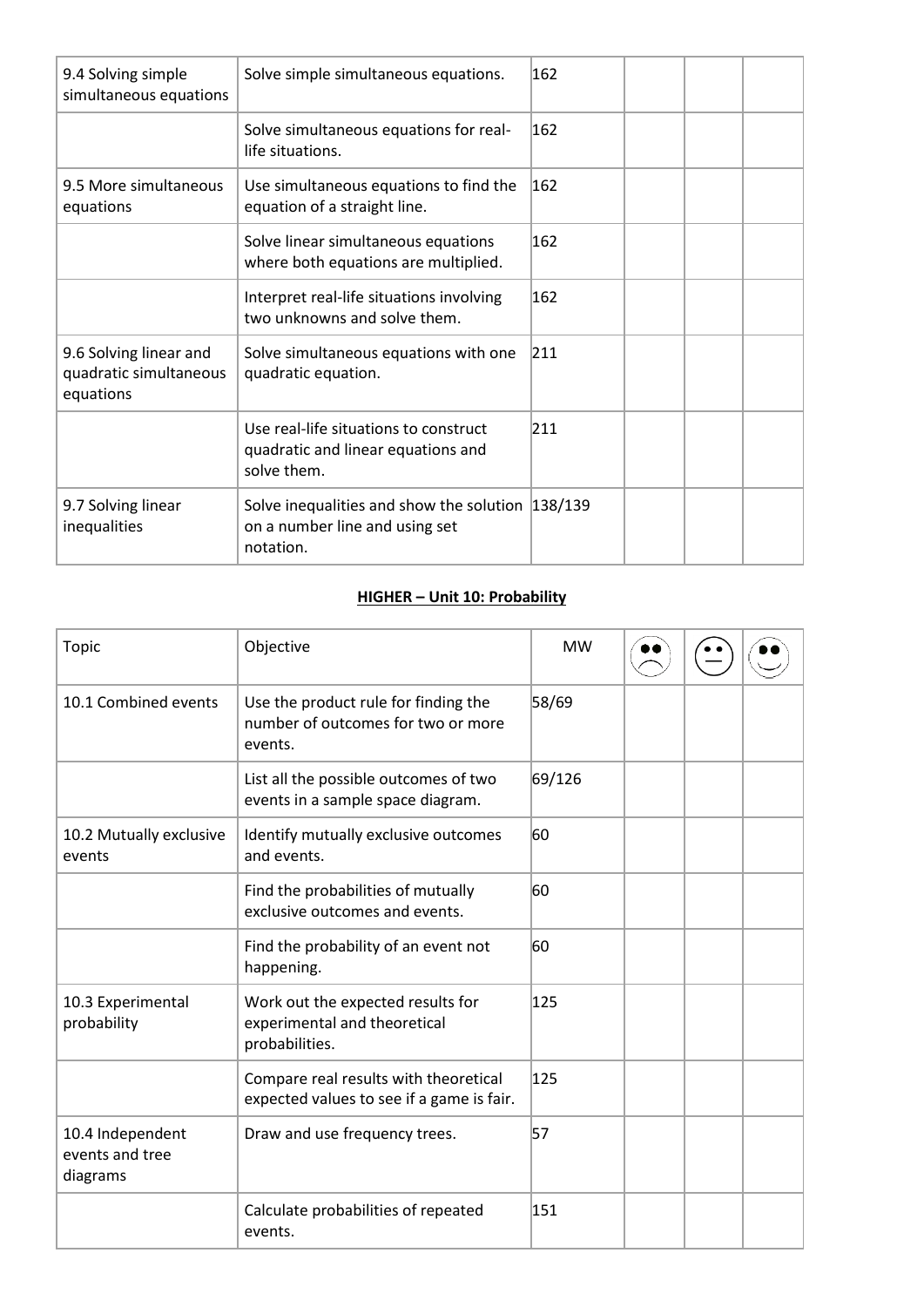|                                        | Draw and use probability tree diagrams. 151                                 |           |  |  |
|----------------------------------------|-----------------------------------------------------------------------------|-----------|--|--|
| 10.5 Conditional<br>probability        | Decide if two events are independent.                                       |           |  |  |
|                                        | Draw and use tree diagrams to calculate 175/204<br>conditional probability. |           |  |  |
|                                        | Draw and use tree diagrams without<br>replacement.                          | 175       |  |  |
|                                        | Use two-way tables to calculate<br>conditional probability.                 | 61        |  |  |
| 10.6 Venn diagrams and<br>set notation | Use Venn diagrams to calculate<br>conditional probability.                  | 185       |  |  |
|                                        | Use set notation.                                                           | 127a/127b |  |  |

#### **HIGHER – Unit 11: Multiplicative reasoning**

| <b>Topic</b>                   | Objective                                             | <b>MW</b>     |  |  |
|--------------------------------|-------------------------------------------------------|---------------|--|--|
| 11.1 Growth and decay          | Find an amount after repeated<br>percentage changes.  | 108/164       |  |  |
|                                | Solve growth and decay problems.                      | 108/164       |  |  |
| 11.2 Compound<br>measures      | Calculate rates.                                      | $ 142\rangle$ |  |  |
|                                | Convert between metric speed<br>measures.             | $ 142\rangle$ |  |  |
|                                | Use a formula to calculate speed and<br>acceleration. | 142           |  |  |
| 11.3 More compound<br>measures | Solve problems involving compound<br>measures.        | $ 142\rangle$ |  |  |
| 11.4 Ratio and<br>proportion   | Use relationships involving ratio.                    | 107           |  |  |
|                                | Use direct and indirect proportion.                   | 199           |  |  |

# **HIGHER – Unit 12: Similarity and congruence**

| Topic                                  | Objective                              | <b>MW</b> | D O |  |
|----------------------------------------|----------------------------------------|-----------|-----|--|
| 12.1 Congruence                        | Show that two triangles are congruent. | 12b/166   |     |  |
|                                        | Know the conditions of congruence.     | 166       |     |  |
| 12.2 Geometric proof<br>and congruence | Prove shapes are congruent.            | 166       |     |  |
|                                        | Solve problems involving congruence.   | 166       |     |  |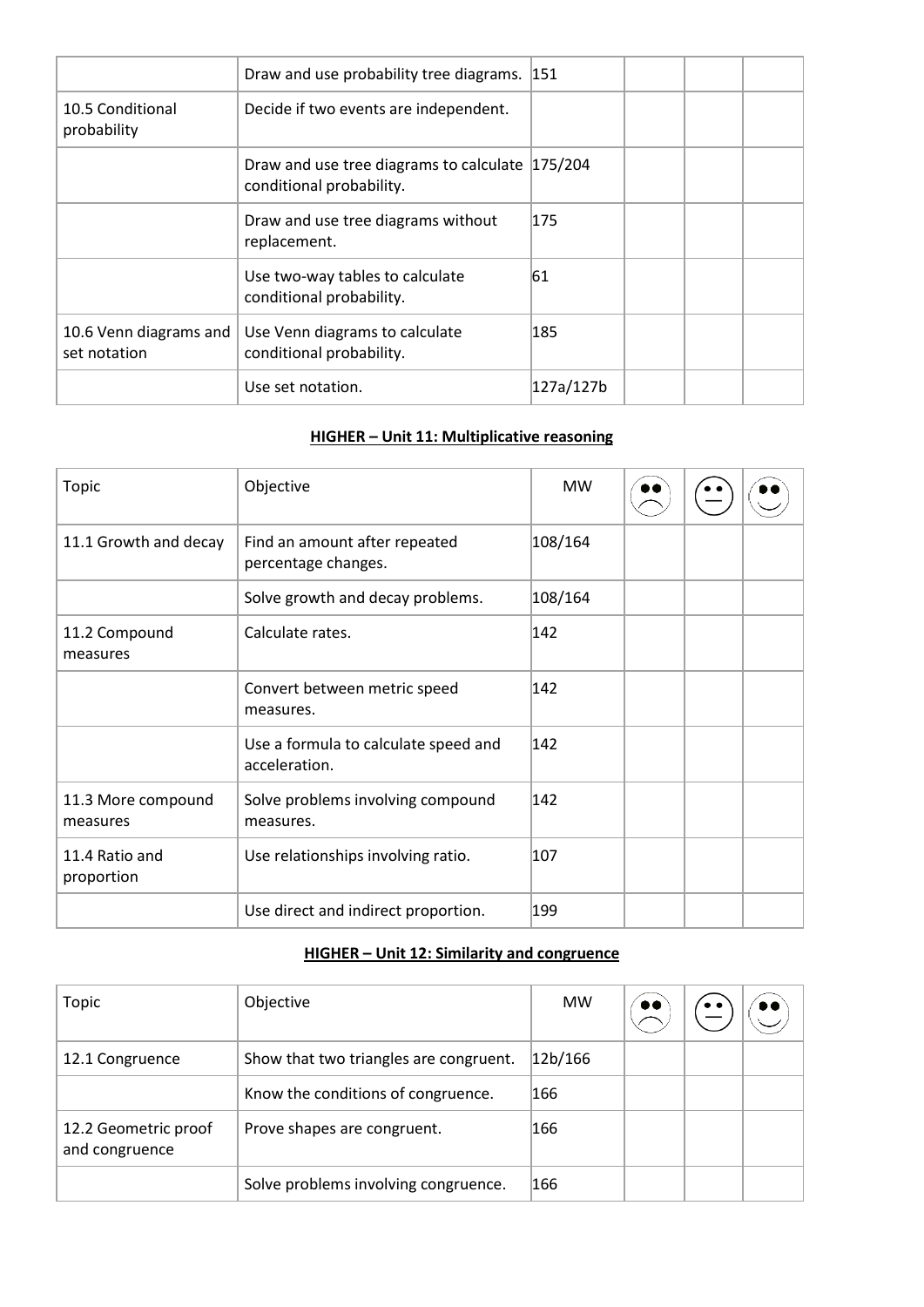| 12.3 Similarity                 | Use the ratio of corresponding sides to<br>work out scale factors.                      | 144     |  |  |
|---------------------------------|-----------------------------------------------------------------------------------------|---------|--|--|
|                                 | Find missing lengths on similar shapes.                                                 | 144     |  |  |
| 12.4 More similarity            | Use similar triangles to work out lengths 144<br>in real life.                          |         |  |  |
|                                 | Use the link between linear scale factor<br>and area scale factor to solve problems.    | 144/200 |  |  |
| 12.5 Similarity in 3D<br>solids | Use the link between scale factors for<br>length, area and volume to solve<br>problems. | 200     |  |  |

# **HIGHER – Unit 13: More trigonometry**

| Topic                                                    | Objective                                                                               | <b>MW</b> |  |  |
|----------------------------------------------------------|-----------------------------------------------------------------------------------------|-----------|--|--|
| 13.1 Accuracy                                            | Understand and use upper and lower<br>bounds in calculations involving<br>trigonometry. |           |  |  |
| 13.2 Graph of the sine<br>function                       | Understand how to find the sine of any<br>angle.                                        | 195a      |  |  |
|                                                          | Know the graph of the sine function and 195a<br>use it to solve equations.              |           |  |  |
| 13.3 Graph of the<br>cosine function                     | Understand how to find the cosine of<br>any angle.                                      | 195a      |  |  |
|                                                          | Know the graph of the cosine function<br>and use it to solve equations.                 | 195a      |  |  |
| 13.4 The tangent<br>function                             | Understand how to find the tangent of<br>any angle.                                     | 195b      |  |  |
|                                                          | Know the graph of the tangent function<br>and use it to solve equations.                | 195b      |  |  |
| 13.5 Calculating areas<br>and the sine rule              | Find the area of a triangle and a<br>segment of a circle.                               | 201/203   |  |  |
|                                                          | Use the sine rule to solve 2D problems.                                                 | 201/203   |  |  |
| 13.6 The cosine rule<br>and 2D trigonometric<br>problems | Use the cosine rule to solve 2D<br>problems.                                            | 202       |  |  |
|                                                          | Solve bearings problems using<br>trigonometry.                                          | 202       |  |  |
| 13.7 Solving problems<br>in 3D                           | Use Pythagoras' theorem in 3D.                                                          | 217       |  |  |
|                                                          | Use trigonometry in 3D.                                                                 | 218       |  |  |
| 13.8 Transforming<br>trigonometric graphs 1              | Recognise how changes in a function<br>affect trigonometric graphs.                     | 196b      |  |  |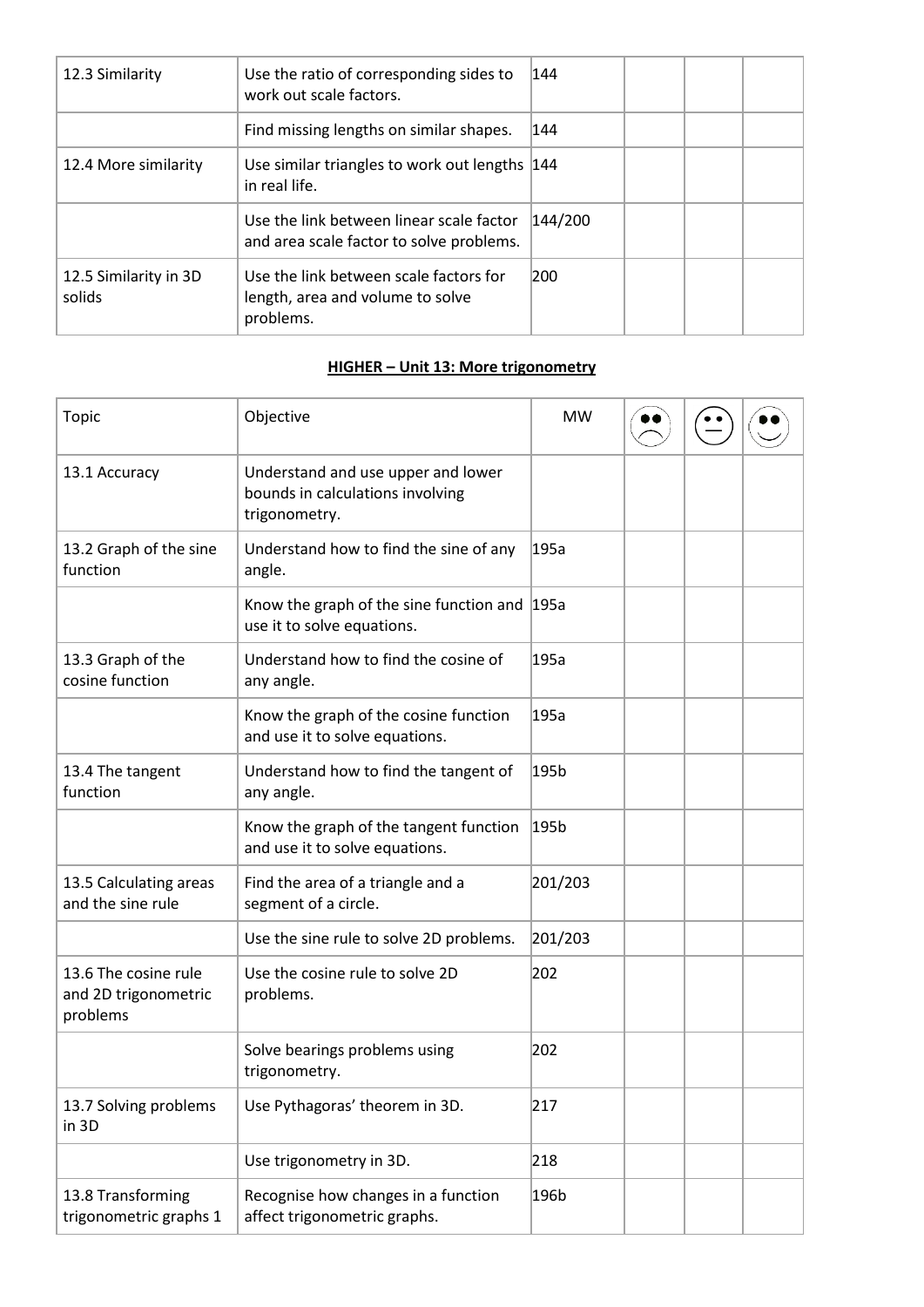| 13.9 Transforming      | Recognise how changes in a function | 196b |  |  |
|------------------------|-------------------------------------|------|--|--|
| trigonometric graphs 2 | affect trigonometric graphs.        |      |  |  |

# **HIGHER – Unit 14: Further statistics**

| <b>Topic</b>                                 | Objective                                                                                         | <b>MW</b> |  |  |
|----------------------------------------------|---------------------------------------------------------------------------------------------------|-----------|--|--|
| 14.1 Sampling                                | Understand how to take a simple<br>random sample.                                                 | 152       |  |  |
|                                              | Understand how to take a stratified<br>sample.                                                    | 176       |  |  |
| 14.2 Cumulative<br>frequency                 | Draw and interpret cumulative<br>frequency tables and diagrams.                                   | 186       |  |  |
|                                              | Work out the median, quartiles and<br>interquartile range from a cumulative<br>frequency diagram. | 186       |  |  |
| 14.3 Box plots                               | Find the quartiles and the interquartile<br>range from stem-and-leaf diagrams.                    | 187       |  |  |
|                                              | Draw and interpret box plots.                                                                     | 187       |  |  |
| 14.4 Drawing<br>histograms                   | Understand frequency density.                                                                     | 205       |  |  |
|                                              | Draw histograms.                                                                                  | 205       |  |  |
| 14.5 Interpreting<br>histograms              | Interpret histograms.                                                                             | 205       |  |  |
| 14.6 Comparing and<br>describing populations | Compare two sets of data.                                                                         |           |  |  |

# **HIGHER – Unit 15: Equations and graphs**

| Topic                                                 | Objective                                                        | <b>MW</b> |  |  |
|-------------------------------------------------------|------------------------------------------------------------------|-----------|--|--|
| 15.1 Solving<br>simultaneous equations<br>graphically | Solve simultaneous equations<br>graphically.                     | 140/211   |  |  |
| 15.2 Representing<br>inequalities graphically         | Represent inequalities on graphs.                                | 198       |  |  |
|                                                       | Interpret graphs of inequalities.                                | 198       |  |  |
| 15.3 Graphs of<br>quadratic functions                 | Recognise and draw quadratic<br>functions.                       | 98/160    |  |  |
| 15.4 Solving quadratic<br>equations graphically       | Find approximate solutions to quadratic<br>equations graphically | 98/160    |  |  |
|                                                       | Solve quadratic equations using an<br>iterative process.         | 180/212   |  |  |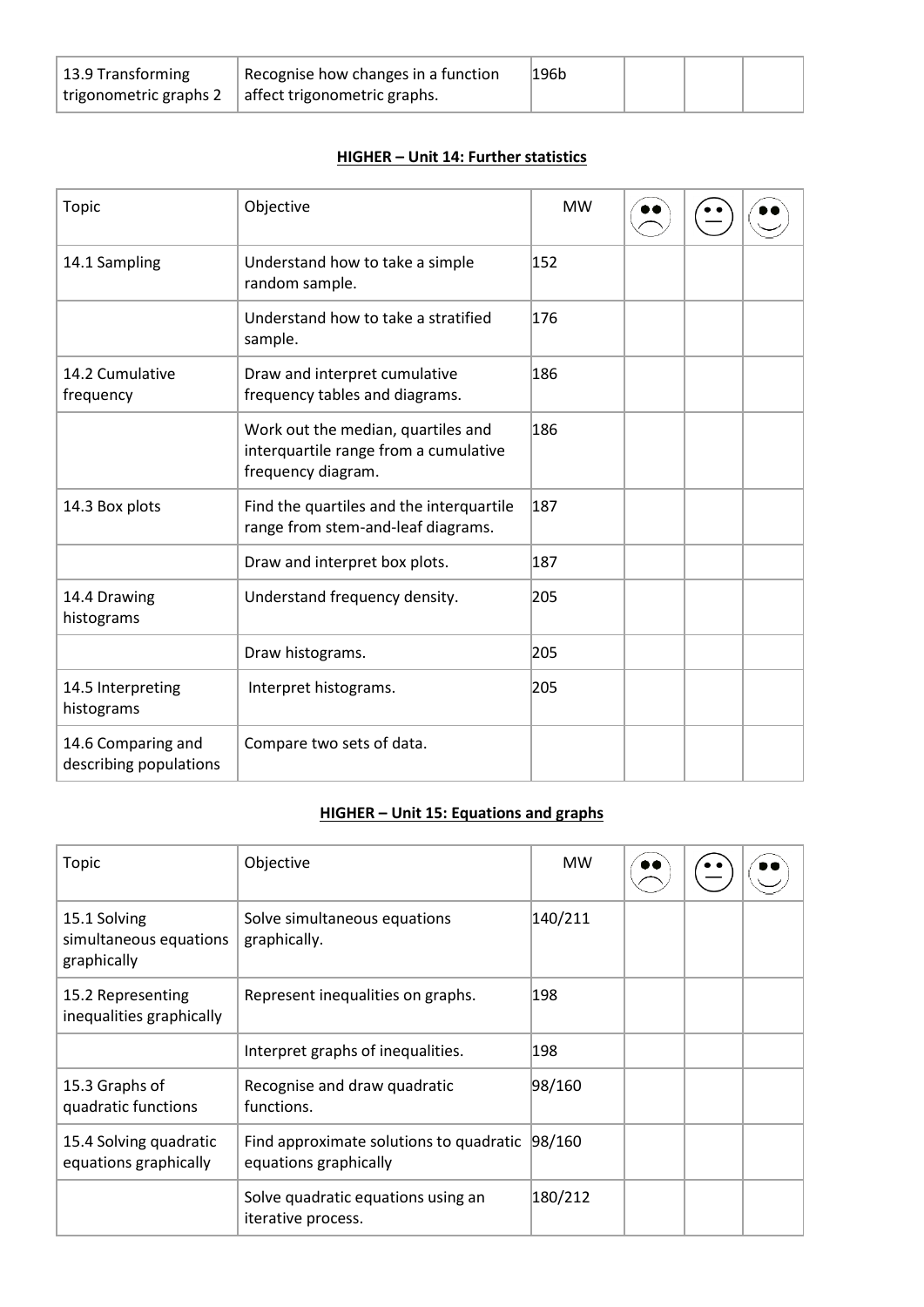| 15.5 Graphs of cubic<br>functions | Find the roots of cubic equations.                            | 178/161 |  |  |
|-----------------------------------|---------------------------------------------------------------|---------|--|--|
|                                   | Sketch graphs of cubic functions.                             | 161     |  |  |
|                                   | Solve cubic equations using an iterative  161/180<br>process. |         |  |  |

### **HIGHER – Unit 16: Circle theorems**

| Topic                            | Objective                                                                                                    | <b>MW</b> |  |  |
|----------------------------------|--------------------------------------------------------------------------------------------------------------|-----------|--|--|
| 16.1 Radii and chords            | Solve problems involving angles,<br>triangles and circles.                                                   | 183       |  |  |
|                                  | Understand and use facts about chords<br>and their distance from the centre of a<br>circle.                  | 183       |  |  |
|                                  | Solve problems involving chords and<br>radii.                                                                | 183       |  |  |
| 16.2 Tangents                    | Understand and use facts about<br>tangents at a point and from a point.                                      | 183       |  |  |
|                                  | Give reasons for angle and length<br>calculations involving tangents.                                        | 183       |  |  |
| 16.3 Angles in circles 1         | Understand, prove and use facts about<br>angles subtended at the centre and the<br>circumference of circles. | 184       |  |  |
|                                  | Understand, prove and use facts about<br>the angle in a semicircle being a right<br>angle.                   | 184       |  |  |
|                                  | Find missing angles using these<br>theorems and give reasons for answers.                                    | 183       |  |  |
| 16.4 Angles in circles 2         | Understand, prove and use facts about<br>angles subtended at the circumference<br>of a circle.               | 183/184   |  |  |
|                                  | Understand, prove and use facts about<br>cyclic quadrilaterals.                                              | 183/184   |  |  |
|                                  | Prove the alternate segment theorem.                                                                         | 183/184   |  |  |
| 16.5 Applying circle<br>theorems | Solve angle problems using circle<br>theorems.                                                               | 183       |  |  |
|                                  | Give reasons for angle sizes using<br>mathematical language.                                                 | 183       |  |  |
|                                  | Find the equation of the tangent to a<br>circle at a given point.                                            | 183       |  |  |

**HIGHER – Unit 17: More algebra**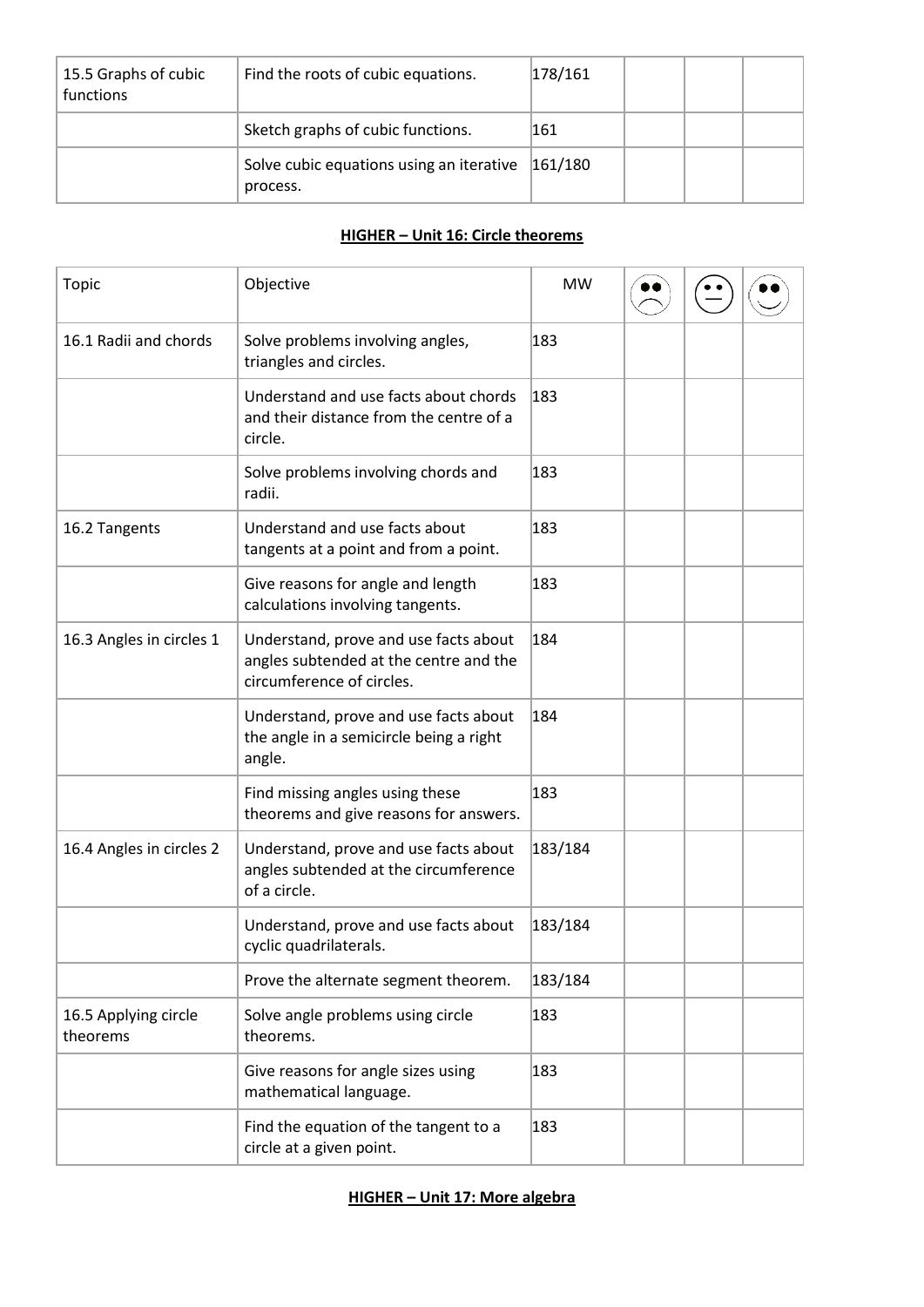| <b>Topic</b>                                 | Objective                                                                                                  | <b>MW</b> |  |  |
|----------------------------------------------|------------------------------------------------------------------------------------------------------------|-----------|--|--|
| 17.1 Rearranging<br>formulae                 | Change the subject of a formula where<br>the power of the subject appears once.                            | 136       |  |  |
|                                              | Change the subject of a formula where<br>the subject appears twice.                                        | 190       |  |  |
| 17.2 Algebraic fractions                     | Add and subtract algebraic fractions.                                                                      | 210a      |  |  |
|                                              | Multiply and divide algebraic fractions.                                                                   | 210a      |  |  |
|                                              | Change the subject of a formula<br>involving fractions where all the<br>variables are in the denominators. | 190       |  |  |
| 17.3 Simplifying<br>algebraic fractions      | Simplify algebraic fractions.                                                                              | 210a      |  |  |
| 17.4 More algebraic<br>fractions             | Add and subtract more complex<br>algebraic fractions.                                                      | 210a      |  |  |
|                                              | Multiply and divide more complex<br>algebraic fractions.                                                   | 210a      |  |  |
| 17.5 Surds                                   | Simplify expressions involving surds.                                                                      | 207a      |  |  |
|                                              | Expand expressions involving surds.                                                                        | 207b      |  |  |
|                                              | Rationalise the denominator of a<br>fraction.                                                              | 207c      |  |  |
| 17.6 Solving algebraic<br>fraction equations | Solve equations that involve algebraic<br>fractions.                                                       | 210b      |  |  |
| 17.7 Functions                               | Use function notation.                                                                                     | 215       |  |  |
|                                              | Find composite functions.                                                                                  | 215       |  |  |
|                                              | Find inverse functions.                                                                                    | 214a/214b |  |  |
| 17.8 Proof                                   | Prove a result using algebra.                                                                              | 193       |  |  |

# **HIGHER – Unit 18: Vectors and geometric proof**

| Topic                               | Objective                                                          | <b>MW</b> | D O |  |
|-------------------------------------|--------------------------------------------------------------------|-----------|-----|--|
| 18.1 Vectors and vector<br>notation | Understand and use vector notation.                                | 174/219   |     |  |
|                                     | Work out the magnitude of a vector.                                | 174/219   |     |  |
| 18.2 Vector arithmetic              | Calculate using vectors and represent<br>the solutions graphically | 174/219   |     |  |
|                                     | Calculate the resultant of two vectors.                            | 174/219   |     |  |
| 18.3 More vector<br>arithmetic      | Solve problems using vectors.                                      | 174/219   |     |  |